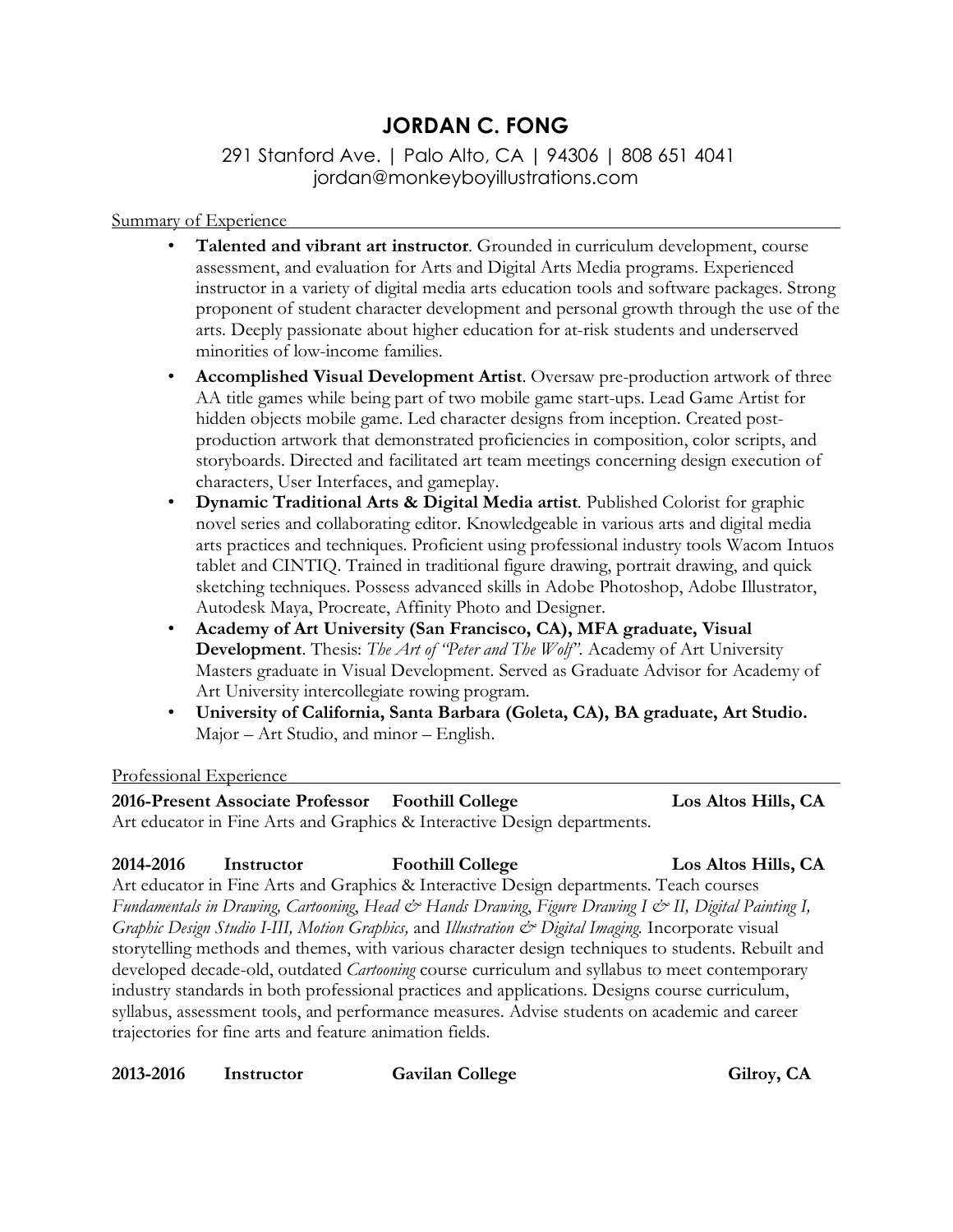Art educator in Digital Media department. Taught courses *3D Animation, Intro to Animation*, *Digital Media Design,* and *Web Design I*. Designed course curriculum, syllabus, assessment tools, and performance measures. Combine digital arts media methods and best practices to feature film Animation and Game Animation projects focused on Fundamentals of Animation, basic 3D animation, Character Rigging, and texture rendering , and Character Design Model Sheets. Advise students on academic and career pathways for digital media and in 2D/3D animation industries.

### **2015-2016 Visual Development Artist International Culture Exchange Group Fremont, CA**

International Culture Exchange Group (ICEG) is a leading producer of arts and entertainment experiences that celebrate and promote diverse cultures. ICEG produces Global Winter Wonderland festival featuring elaborate outdoor sets of vibrant color, dazzling light, and giant illuminated lanterns depicting iconic landmarks and scenes from around the world.

- Concept Art Senior Concept Artist for annual winter holiday festival. Created original and unique theme park set designs and floats.
- Digital Artist painted 2D color keys of props, characters, and buildings for final art assets. Achieved new levels of innovation by creating unique workflow to paint digital layout designs for illuminated landscapes.

### **2013 Visual Development Artist Mind Pirate, Inc. Menlo Park, CA** Mind Pirate, Inc. built technology for the development and distribution of wearable & IoE computing apps called Callisto to create augmented reality-based mobile games. Callisto was the first platform that enabled developers and OEMs to innovate gameplay and game design for use across a variety of wearable & IoE devices, such as Smartwatches, Smartglasses and symbiotic Smartphones, taking full advantage of their unique capabilities and form factors.

- Game Artist Helped develop art style and visual integrity of mobile game. Conceptualized characters, props, and layouts. Painted 3D model textures of props, characters, and buildings for final in-game artwork.
- Graphic Design Created high-fidelity vector mock-ups and deliverable mobile device User Interfaces, and company logos and logotypes.

### **2012 Visual Development Artist Fitposse Studios San Francisco, CA** Fitposse Studios made casual social games that promoted health and fitness. Fitposse Studios empowered gamers with fun ways to pursue health and fitness.

- Art Direction Provided design specs and workflow for hidden objects game characters, props, and background designs. Created original intellectual property characters and ingame environments using Photoshop and Illustrator in vector and bitmap formats.
- Team Management Led pre-production meetings and facilitated art team critiques. Provided design specs. Established workflow for hidden objects game characters, environments, and props. Proofed art team layout designs, approved final rendering, and mentored art interns on perspective fundamentals 2D digital painting techniques.
- Game Artist Lead Character Artist for Playable and Non-playable Characters. Responsible for visual development artwork to be used for browser-based free-to-play online game *Haunted*. Created lead character Piffle the Sniffling Ghost.
- Web Design Designed UI/UX and Graphical User Interface for company website.

| 2011-2012<br><b>Lecturer of Arts</b> |  |  |  | Kaua'i Community College | Lihu'e, HI |
|--------------------------------------|--|--|--|--------------------------|------------|
|--------------------------------------|--|--|--|--------------------------|------------|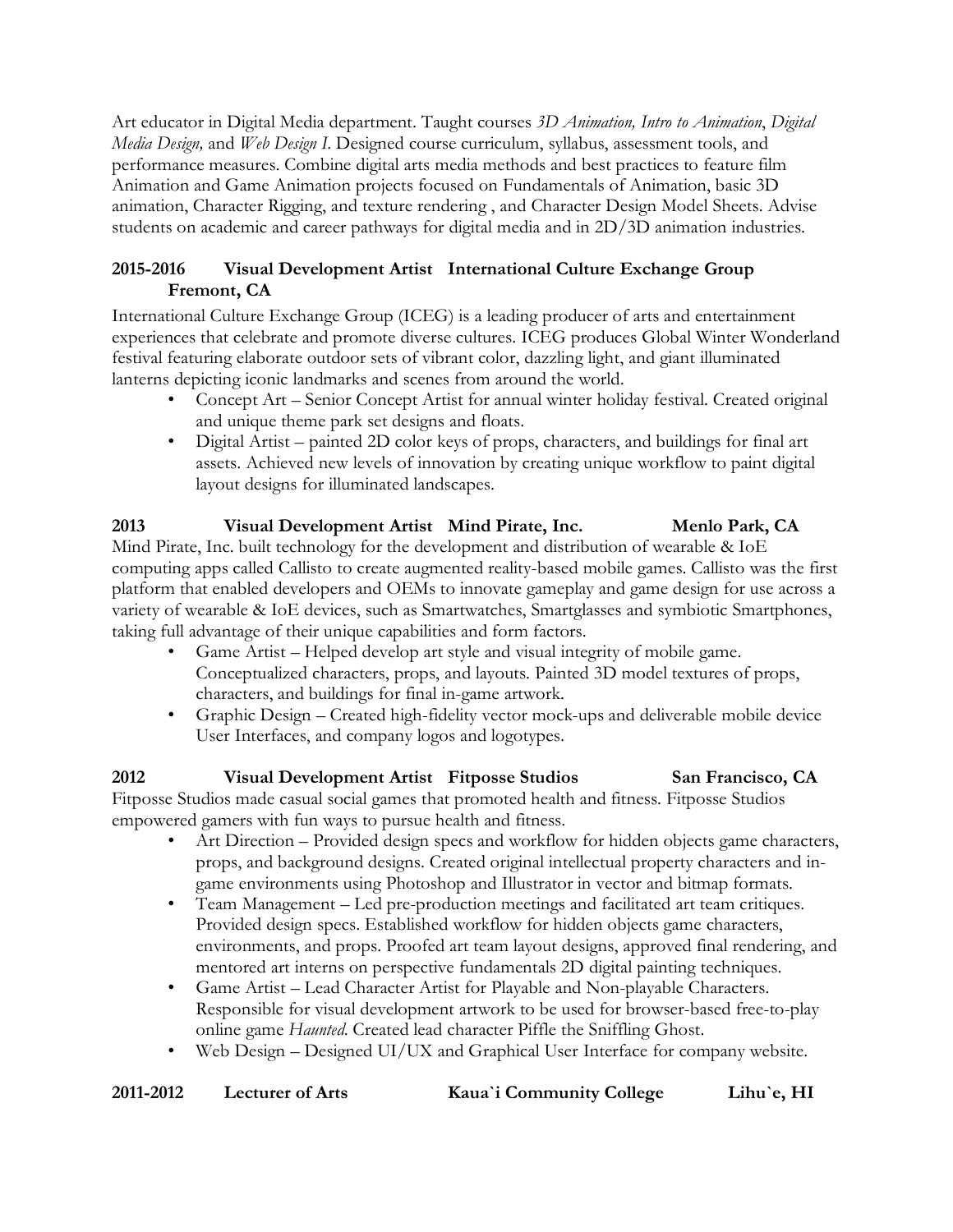Art educator in Digital Arts Media and Fine Arts. Taught courses *Intro To Visual Arts*, *Intro To Digital Arts Media*, and *Intro To Graphic Design*. Led both laboratory and lecture sections. Established an open-studio culture that enabled students to complete course assignments, studio projects, and to interact with peers. Designed course curriculum, syllabus, assessment tools, and performance measures. Advised students on both academic and career trajectories for fine arts and graphic design professions. Designed the logotype for the college's sustainability institute *Ho`ouluwehi: The Sustainable Living Institute of Kaua'i*.

# **2010-2012 Art Teacher Honolulu Academy of Arts Kapa`a, HI**

Art Teacher with the Honolulu Academy of Arts through their Art To Go program. Art To Go collaborates with local, professional, and qualified artists to stimulate creativity, introduce artistic technique, bolster self-esteem and confidence, strengthen problem-solving skills and promote positive leisure activities in a safe environment for Hawai'i's youth and underserved communities. Taught *2D Design*, *Intro To Perspective*, *Intro To Mural Painting*, and *Intro To Water Colors* for the elementary, middle, and high school after school arts programs. Led both laboratory and lecture sections. Designed and developed 12-week course curriculum, assessment tools, and performance measures.

**2009-2010 Art Director Boys & Girls Club East Palo Alto, CA** Art Director for the Boys & Girls Club of the Peninsula, a national youth organization focused on developing the academic and life skills of at-risk youth within the communities of East Palo Alto, Redwood City and eastern Menlo Park. Oversaw the Art Department's curriculum development, community outreach, peer mentoring, and special events programs. Taught Fundamentals In Art and Intro to Visual Arts Collaborated with Community School South, a secondary high school for former Peninsula gang members. Taught Intro To Perspective, Figure Drawing, Drawing for Animation, Anatomy for Artists, and Color & Design to club members between the ages of 6-17 years of age. Designed department curriculum, and sequence for content and assessment.

#### Published Works

| 2015                | Sanctuary Volume One: Fresh Meat (Paperback), SLG Publishing, Colorist  |
|---------------------|-------------------------------------------------------------------------|
| 2014                | Sanctuary Issues #8-9, SLG Publishing, Colorist                         |
| 2013                | Sanctuary, Volume One: Fresh Meat (Hardcover), SLG Publishing, Colorist |
| $2011$ (digital)    | Sanctuary, Issus #1-7, SLG Publishing, Colorist                         |
| <b>Mobile Games</b> |                                                                         |
| 2013                | Food Fling Blitz, Mind Pirate, Inc.                                     |
|                     |                                                                         |

2012 *Haunted*, Fitposse Studios

Portfolio

http://monkeyboyillustrations.com

#### **Exhibitions**

### **2020 Art of Dying Virtual, an online art exhibition**

an online art exhibition to bring new idea to 'bring death to life' in a way that is beautiful, provocative, and accessible. June 1-30

#### **2019 California Republic Con – Artist Alley**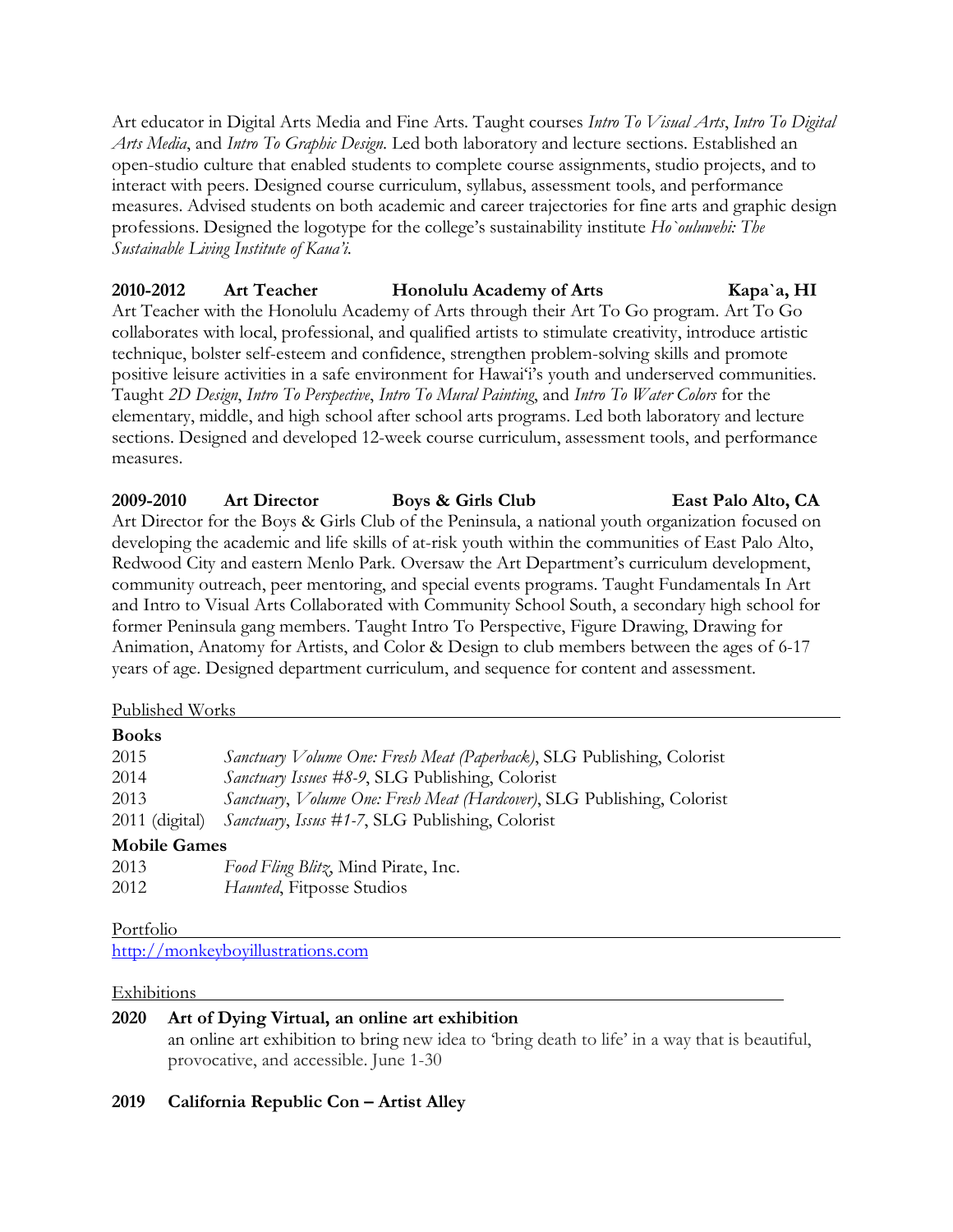The biggest annual pop culture event in Merced County. filled with film and TV stars, artists, comic books, toys, games, everything science fiction, fantasy, and anime, as well as video games, music, live entertainment, food, and much more. Merced, CA September 12

### **2019 Powerhouse Comic Con – Artist Alley**

Powerhouse Comic Con is a pop culture and comic convention in the East Bay featuring celebrity guests, artists, toy and comic book vendors, cosplay, and activities for the entire family. Alameda County Fairgrounds*, Pleasanton, CA July 21.*

### **2018 Santa Clara Library Comic Con – Artist Alley**

The third annual Santa Clara Library Con of Bay Area artists, comic book shops, cosplayers, makers, and authors. A full day of panels and workshops from special guests, and activities like virtual reality gaming, anime showings, and hands-on crafts for all ages. Central Park Library*, Santa Clara, CA October 13-14.*

### **2017 San Francisco Comic Con – Artist Alley**

San Francisco's largest true comic con. Features art exhibitors, a roster of comic industry professionals, and comicdom-related celebrities that cater to a wide-spectrum of interests including comic books, magazines, toys, games, Star Wars, Star Trek, anime, manga, cosplay, artwork, sketches and apparel. Moscone West, *San Francisco, CA September 1-3*.

### **2016 Foothill and De Anza Art Faculty & Staff Show**

Bi-yearly exhibit showcasing the talent of the faculties from Foothill and De Anza colleges, emphasizing the diversity of art media and the closeness between both campuses. Sculpture, painting, mixed media, photography and ceramics. The Euphrat Museum of Art, *Cupertino, CA. October 25.*

#### **2015 Monterey Bay Artisans 12x12 Open Invitational**

The non-profit Regional Artisans Association open invitational exhibit and juried art competition. A month-long exhibit of all entries in the American Tin Cannery Shopping Center, *Pacific Grove, CA. December 5.*

#### Professional Tools

Adobe Photoshop, Adobe Illustrator, Adobe Dreamweaver, Adobe After Effects, Corel Painter, Pixelogic Sculptris, Autodesk Maya, TVPaint Animation, Procreate, Wacom Intous tablet and CINTIQ, Mac OS

#### Conference Activity

| 2016 | Autodesk, Inc. Design Now: Digital Conference                                           |
|------|-----------------------------------------------------------------------------------------|
|      | Trends in 3D printing driven by disruption in the way we live, work, communicate, and   |
|      | produce & consume products, and how to keep up with accelerating technologies in design |
|      | and engineering, San Francisco, CA September 13                                         |
| 2015 | Digital Media Educators Conference                                                      |

#### *Best practices in teaching digital media to the needs of the labor market, and Covering Career Pathways for*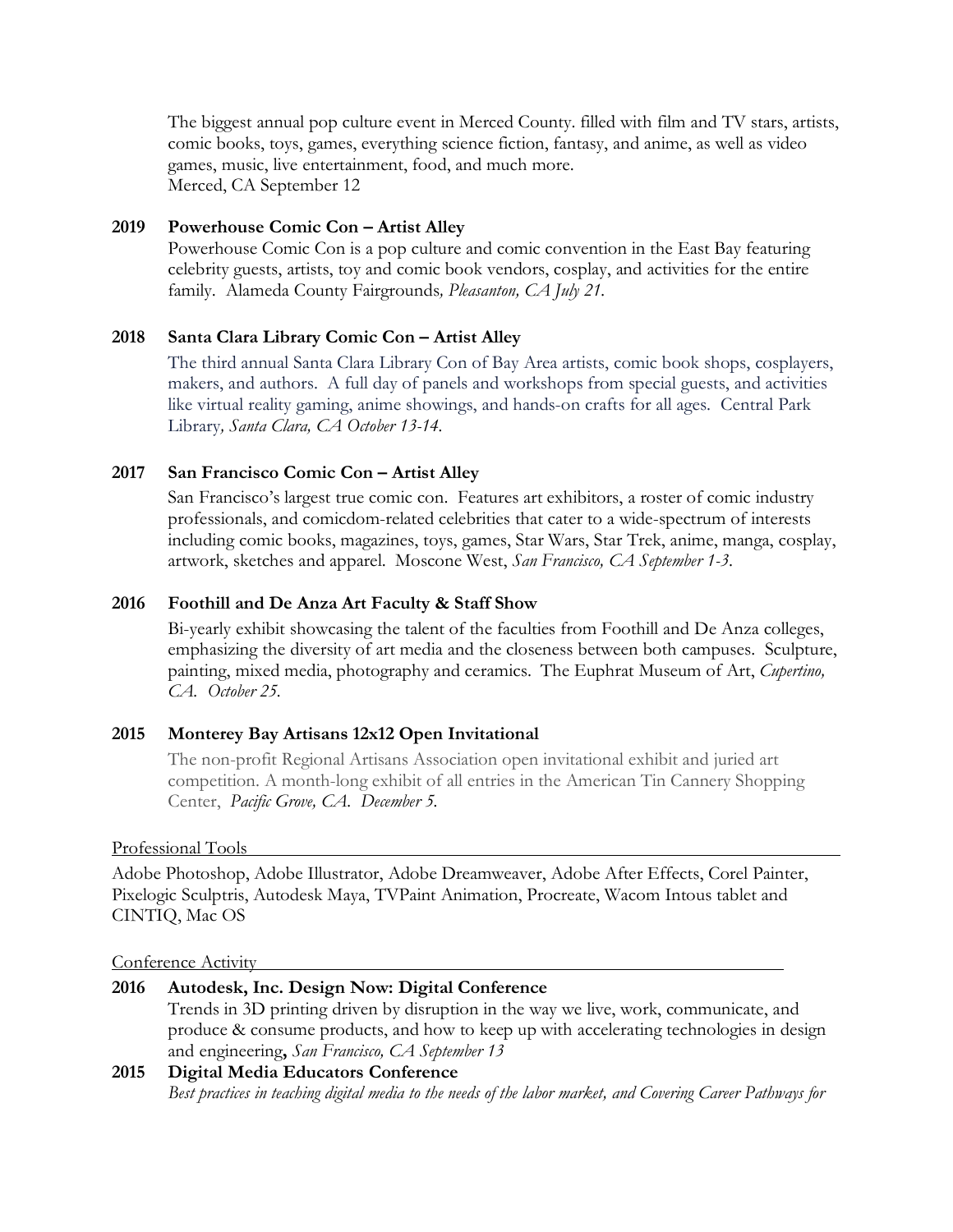*digital media occupations, entrepreneurship and jobs where digital skills combine with other skills for gainful employment, Valencia, CA, June 11-12*

- **2014 Digital Media Educators Conference** *Best practices in teaching digital media to the needs of the labor market, and Covering Career Pathways for digital media occupations, entrepreneurship and jobs where digital skills combine with other skills for gainful employment, Valencia, CA, June 11-12*
- **2014 Bay Area Information and Communication Technologies (ICT) Marketplace** *Convening of community colleges and industry stakeholders on how to better prepare students for Computer User and Computer Network Support employment, Newark, CA, April 11*

Academic Service

Community & Communications Governance Committee, Faculty Tri-Chair, 2018-Present. Academic Senate, Fine Arts & Communications Division Representative, Foothill College, 2014- 2016, 2017-Present Course Development, Graphic & Interactive Design Department, Foothill College, 2014-Present Art Club – Art Café, Faculty Advisor, Foothill College, 2018-Present Surf Club, Faculty Advisor, Foothill College, 2017-Present Acting Dean of Fine Arts & Communications, Hiring Committee, 2018 Supervisor CTE and Student Outreach Position Hiring Committee, 2018 Self-Defense Club, Faculty Advisor, Foothill College, 2017-2018 Photography Club, Faculty Advisor, Foothill College, 2016-17 Course Development, Digital Media Department, Gavilan College, 2013-2015 Digital Arts Media Department Liaison, Kaua`i Community College, 2011-2012 Curricula Development Committee, Digital Arts Media Department, Kaua`i Community College, 2011-2012 Logo Designer, Ho`ouluwehi - The Sustainable Living Institute of Kaua`i, Kaua`i Community College, 2011-2012 Student Exhibitions Director, Fine Arts & Digital Arts Media Departments, Kaua`i Community

College, 2011- 2012

#### **Education**

|           | MFA Academy of Art University (San Francisco, CA)    |
|-----------|------------------------------------------------------|
|           | The School of Animation & Visual Effects             |
|           | Visual Development                                   |
| <b>BA</b> | University of California, Santa Barbara (Goleta, CA) |

University of California, Santa Barbara Major – Art Studio, Minor – English

#### **Certificates**

Adobe Certified Associate in Visual Communication Using Adobe Photoshop Adobe Certified Associate in Graphic Design & Illustration Using Adobe Illustrator

#### Community Outreach

Faculty Advisor, Los Altos Hills Public Art Committee (Los Altos Hills, CA), 2017-Present Guest Speaker, Discovery Charter School 2 (San Jose, CA), 2017 Faculty Advisor, Foothill College Veterans Mural (Los Altos, CA), 2017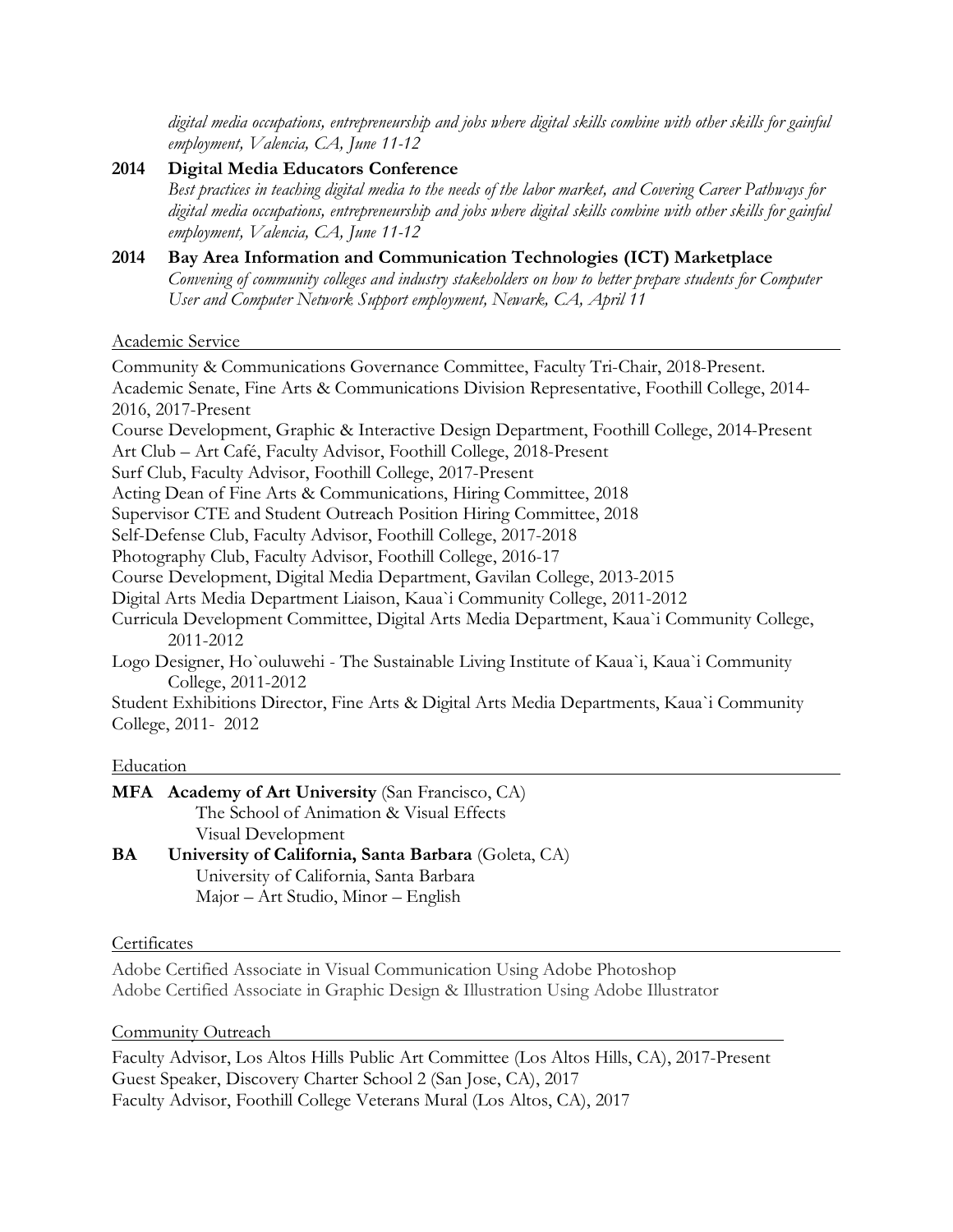Faculty Advisor & Volunteer, Los Altos Fall Festival (Los Altos, CA), 2017 Volunteer, Ronald McDonald House at Stanford in collaboration with *Healthy Routes* (Palo Alto, CA), 2013-2015 Guest Speaker, Know Knew Books bookstore Artist Talk Series (Palo Alto, CA), November 2012 Mural Director, Anne Darling Elementary School (San Jose, CA), April 2010 Art Director, Be A Kid for A Night (East Palo Alto, CA), May 2010 Youth Sponsor, Boys & Girls Club Youth of the Year Awards (East Palo Alto, CA), June 2010

Activities Coordinator, Global Youth Service Day (East Palo Alto, CA), May 2010

Exhibition Director, Boys & Girls Club of the Peninsula, Winter Wonderland Art Exhibit & Spring Art Show (East Palo Alto, CA), 2010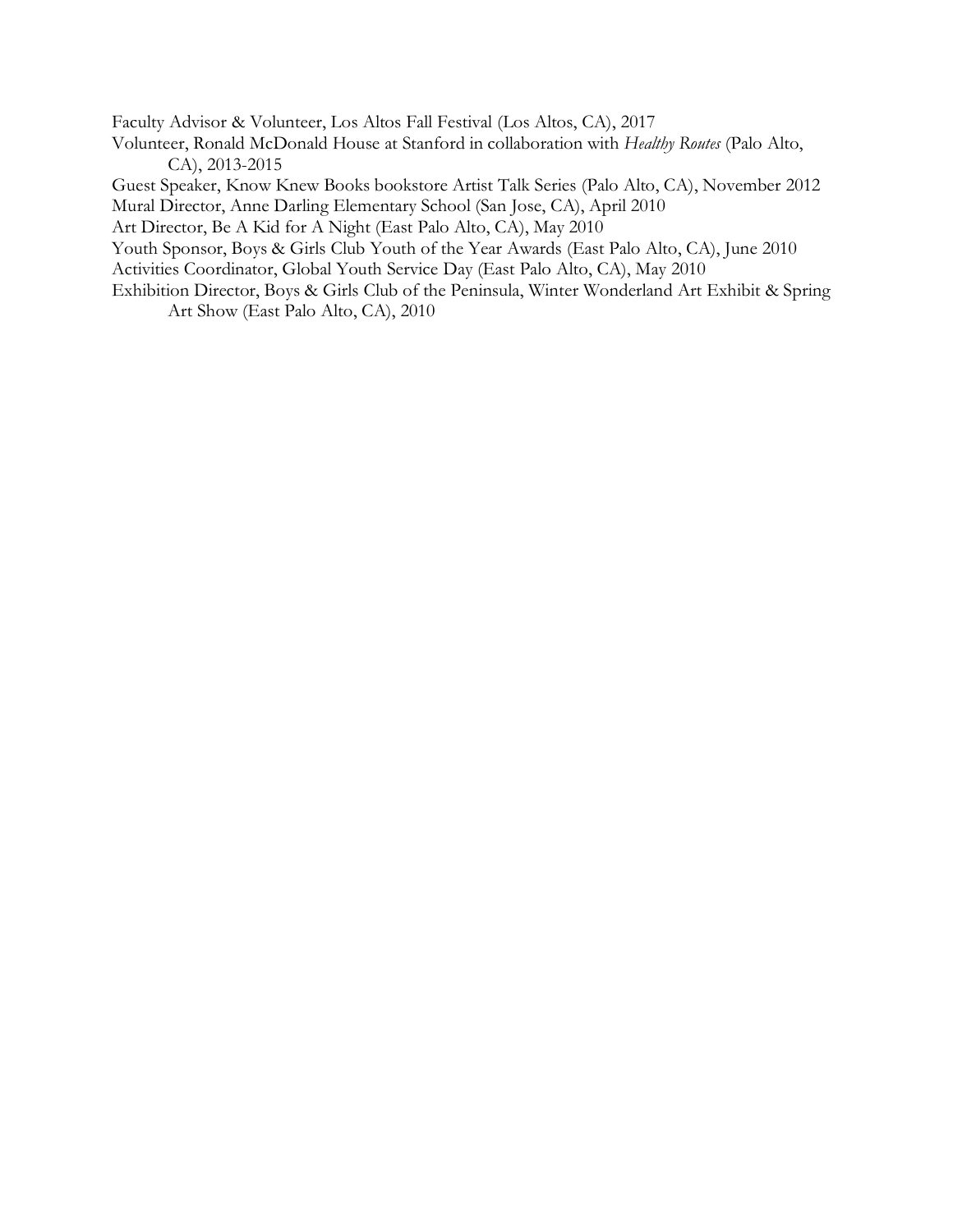#### **References**

Sherrie Sinclair MFA Advisor Director Emeritus, School of Animation & Visual Effects Academy of Art University 540 Powell St. San Francisco, CA 94108 (415) 618-3681 ssinclair@academyart.edu

Simon Pennington Associate Professor of Art History Dean, Fine Arts & Communication Division Foothill College 12345 El Monte Rd. Los Altos Hills, California 94022 (650) 949-7156 penningtonsimon@fhda.edu

Joe Ragey Professor of Art, Emeritus Fine Arts & Communication Division Foothill College 12345 El Monte Rd. Los Altos Hills, CA 94022 (408) 390-8151 ragey@fhda.edu

Robert Beede Associate Professor of Art, Emeritus Digital Media Department Gavilan College 5055 Santa Teresa Blvd. Gilroy, CA 95020 (831) 247-2427 rbeede@gavilan.edu

Michael Fu Director of Engineering Roku 12980 Saratoga Avenue Saratoga, CA 95070 (650) 919-4009 mfu@roku.com